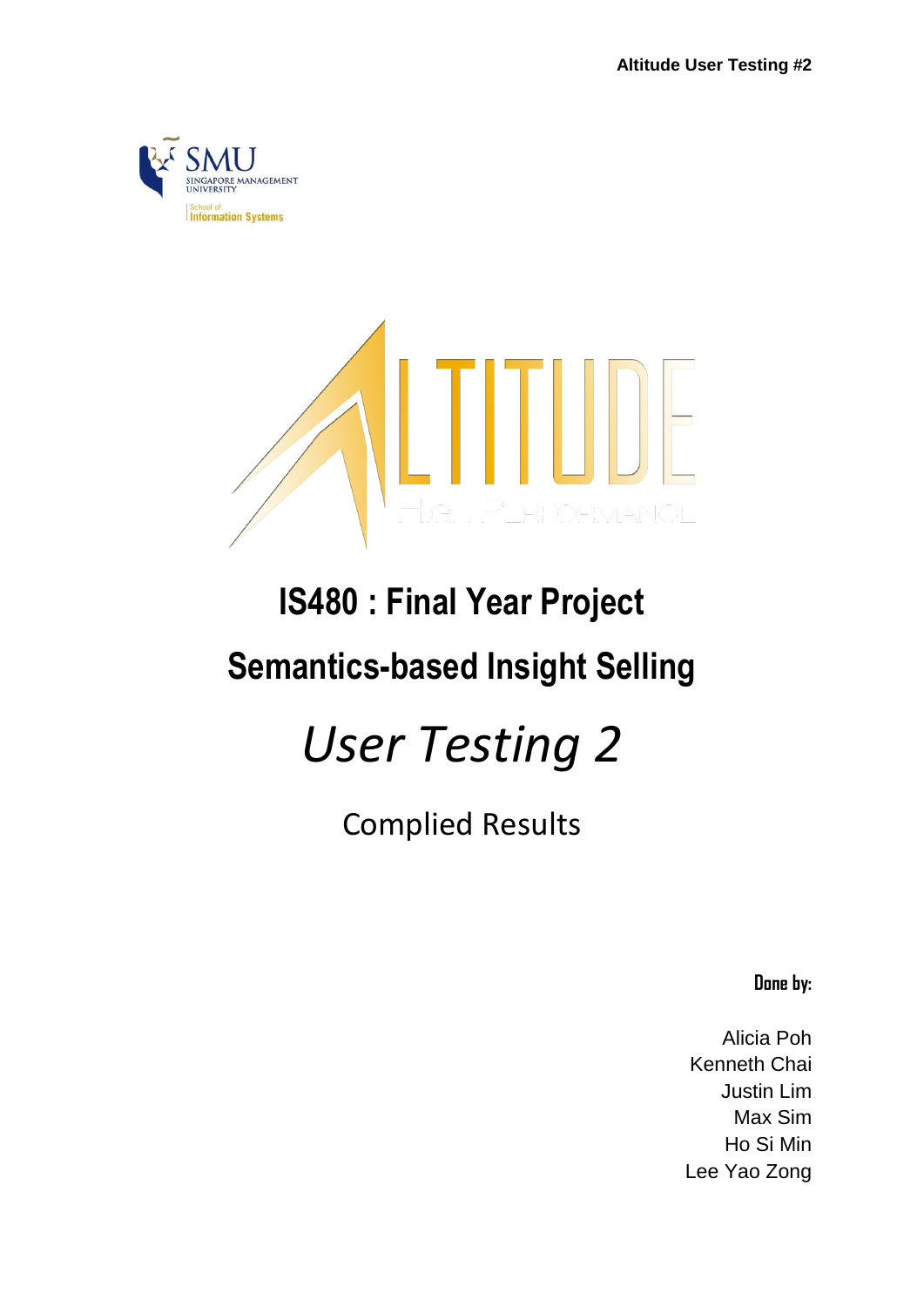#### 1. General Observations

| No. | <b>Observations</b>                                                                         |  |
|-----|---------------------------------------------------------------------------------------------|--|
|     | Some buttons are too big and take up too much space in the webpage                          |  |
|     | The users are able to navigate and complete the progress without much assistance            |  |
|     | Pictures or logos can be displayed in the modify recommendation page to allow users to know |  |
|     | the product's visual look                                                                   |  |
|     | The submit/confirm button should be in a standardized position                              |  |
|     | The breadcrumbs do not seem to be working as expected                                       |  |

#### 2. Expected Timing

| S/N | <b>Functionality</b>                 | <b>Expected Timing</b> |
|-----|--------------------------------------|------------------------|
| 1   | Login                                | 10 secs                |
| 2   | <b>Take in Requirements from RFP</b> | 3 mins 30 secs         |
| 3   | <b>Recommended Options</b>           | 2 mins                 |
| 4   | <b>Modify Recommended Options</b>    | 2 mins 30 secs         |
| 5   | <b>Review &amp; Edit Proposal</b>    | 2 mins 30 secs         |
| 6   | <b>Download PDF</b>                  | 30 secs                |

#### 3. Quantitative Results

**For each test case, timing is recorded for each participant to complete each functionality. The results are as follows:**

| S/N            | <b>Functionality</b>              | <b>Tim</b>    | <b>Dhraval</b> |
|----------------|-----------------------------------|---------------|----------------|
| 1              | Login                             | 12 secs       | 13 secs        |
| $\overline{2}$ | Take in Requirements from RFP     | 2 min 31 secs | 3 min 22 secs  |
| 3              | <b>Recommended Options</b>        | 1 min 19 secs | 1 min 41 secs  |
| 4              | <b>Modify Recommended Options</b> | 3 min 1 secs  | 2 min 32 secs  |
| 5              | Review & Edit Proposal            | 4 min 49 secs | 2 min 13 secs  |
| 6              | Download PDF                      | 22 secs       | 31 secs        |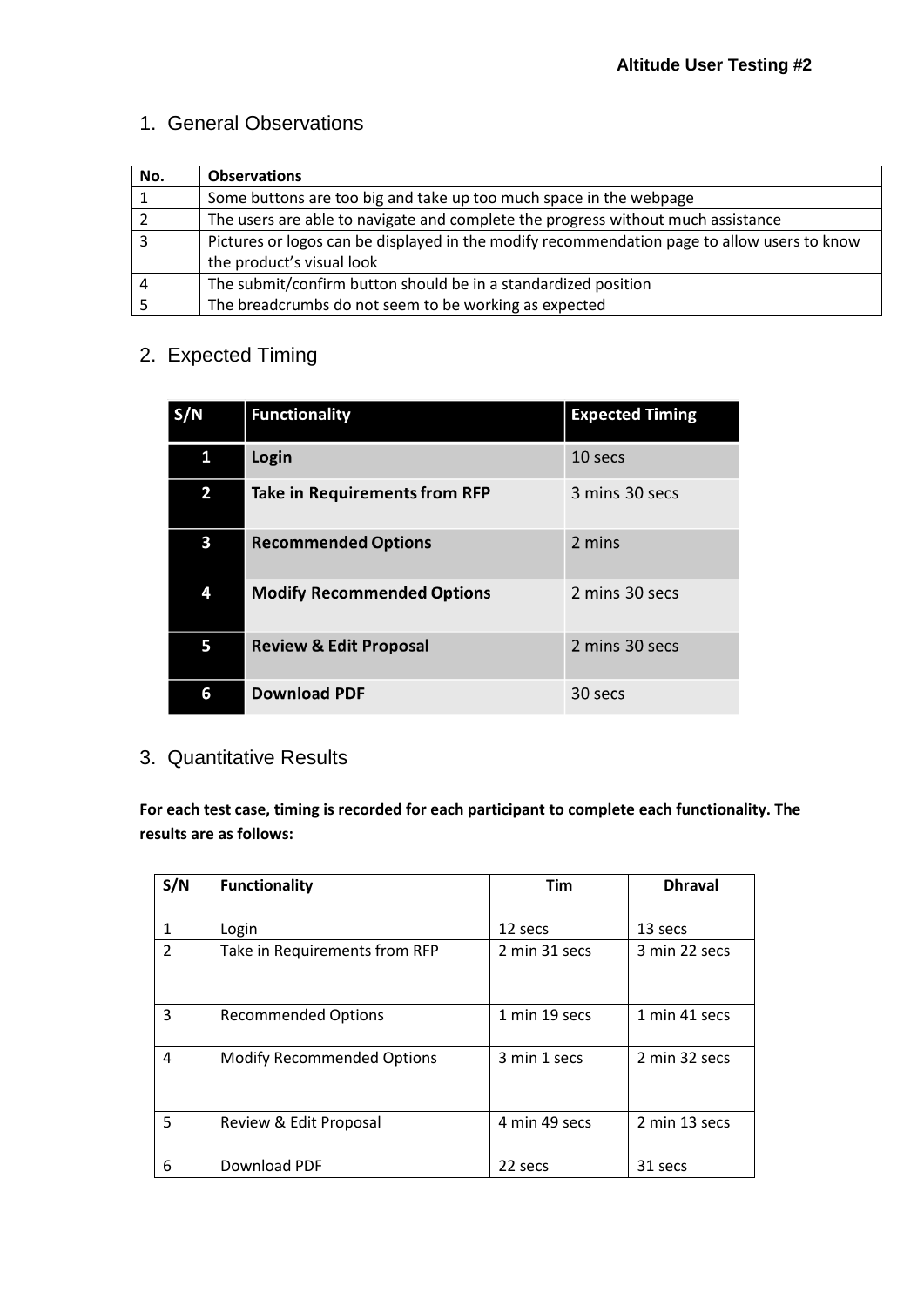#### 4. Post User-Test Survey

**1. What do you think about the layout and design of the SIS web application?** 

#### **Text Response:**

- The application was smoother than before
- The process flow gives a better feeling to the user as compared to UT 1
- **2. How easy was it for you to navigate around the SIS web application?**

| <b>Answer</b>         | Tim | <b>Dhraval</b> |
|-----------------------|-----|----------------|
| <b>Very Difficult</b> |     |                |
| Difficult             |     |                |
| Somewhat Difficult    |     |                |
| <b>Neutral</b>        |     |                |
| Somewhat Easy         |     |                |
| Easy                  |     |                |
| Very Easy             |     |                |

**3. How easy was it for you to familiarize yourself with the SIS web application?** 

| <b>Answer</b>      | Tim | <b>Dhraval</b> |
|--------------------|-----|----------------|
| Very Difficult     |     |                |
| <b>Difficult</b>   |     |                |
| Somewhat Difficult |     |                |
| <b>Neutral</b>     |     |                |
| Somewhat Easy      |     |                |
| Easy               |     |                |
| Very Easy          |     |                |

**4. How would you rate our web application as a whole?** 

| Answer    | Tim Dhraval |
|-----------|-------------|
| Very Poor |             |
| Poor      |             |
| Fair      |             |
| Good      |             |
| Very Good |             |

**5. What do you like about the SIS web application?** 

#### **Text response:**

 Functions-wise the application is a new attempt in solving complex guided selling business problem using the use of ontology concepts and IMC reasoning platform